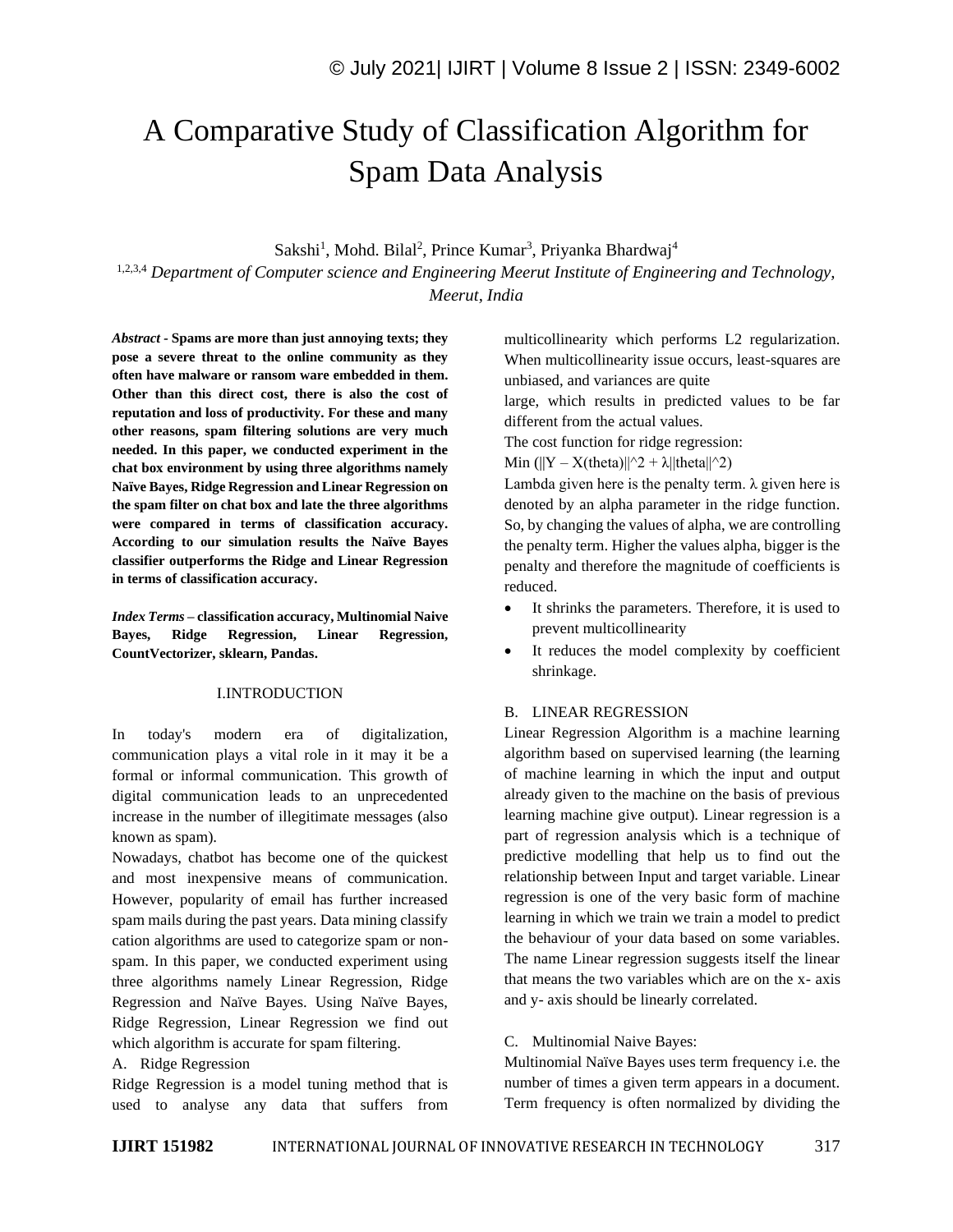## © July 2021| IJIRT | Volume 8 Issue 2 | ISSN: 2349-6002

raw term frequency by the document length. After normalization, term frequency can be used to compute maximum likelihood estimates based on the training data to estimate the conditional probability.

Multinomial Naive Bayes algorithm is a probabilistic learning method that is mostly used in Natural Language Processing (NLP). The algorithm is based on the Bayes theorem and predicts the tag of a text such as a piece of email or newspaper article. It calculates the probability of each tag for a given sample and then gives the tag with the highest probability as output.

Naive Bayes classifier is a collection of many algorithms where all the algorithms share one common principle, and that is each feature being classified is not related to any other feature. The presence or absence of a feature does not affect the presence or absence of the other feature. Naive Bayes is a powerful algorithm that is used for text data analysis and with problems with multiple classes. To understand Naive Bayes theorem's working, it is important to understand the Bayes theorem concept first as it is based on the latter.

Bayes theorem, formulated by Thomas Bayes, calculates the probability of an event occurring based on the prior knowledge of conditions related to an event. It is based on the following formula:

 $P(A|B) = P(A) * P(B|A)/P(B)$ 

Where we are calculating the probability of class A when predictor B is already provided.  $P(B) = prior$ probability of B

 $P(A)$  = prior probability of class A

 $P(B|A)$  = occurrence of predictor B given class A probability

#### II.METHODOLGY

In this section we compare the classification accuracy results of the three algorithms namely Naive Bayes, Ridge Regression, Linear Regression. This is phase in which spam filter plays the main role as soon as someone posts any message the message first goes through the Spam Filter and then it checks the message whether it is spam or ham, if its spam the user gets a message that it is spam otherwise the message is posted in the group. We list below the steps taken to achieve desired results:

```
PSEUDO CODE of CONNECT GLOBE
1. Training the model for spam filter:
       Step 1: Importing Modules
                       import pandas as pd
                       from sklearn feature extraction text import CountVectorizer
                       from sklearn.model_selection import train_test_split
                       from sklearn.naive_bayes import MultinomialNB
                       from sklearn.metrics import accuracy score, precision score, recall score,
f1_score
                       import pickle
       Step 2: Reading & modifying dataset:
                       -> Get Data
                       df = pd.read_table("check.txt", sep="\t', names=["label", "sms_message"])
                       -> Replace "ham" and "spam" values at the column label for numerical
values.
                       df = df.replace({"label": {"ham":0, "spam":1}})
                       -> The data is spllited into (x, y) training and (x, y) testing data
                       X_train, X_test, y_train, y_test = train_test_split(df['sms_message'],
df['label'], random_state=1)
                       -> Format and transform the sentences into numerical values to better fit
the naive bayes algorithm.
                       count_vector = CountVectorizer()
                       training_data = count_vector.fit_transform(X_train.values.astype('U'))
                       testing data = count vector.trainsform(X test)Step 3: Training & Testing Model:
            -> Trains the model.
                        naive_bayes = MultinomialNB()
                        naive_bayes.fit(training_data, y_train)
                        -> Tests the model using the testing data created previously.
                        predictions = naive_bayes.predict(testing_data)
       Step 4 : Saving Model :
```
filename = "spam\_model.sav" pickle.dump(naive\_bayes, open(filename, 'wb')) pickle.dump(count\_vector, open('count\_vector', 'wb'))

2. Checking for spam / using the model:

->creating a function "isSpam()" that returns True if the message is spam and False if not spam

def isSpam(user\_input):

filename = 'spam\_model.sav' loaded\_model = pickle.load(open(path+filename, 'rb')) count\_vect = pickle.load(open(path+'count\_vector', 'rb'))

r = open(path+'badwords.txt','r')  $a = r.read()$  $a = a.split('\\n')$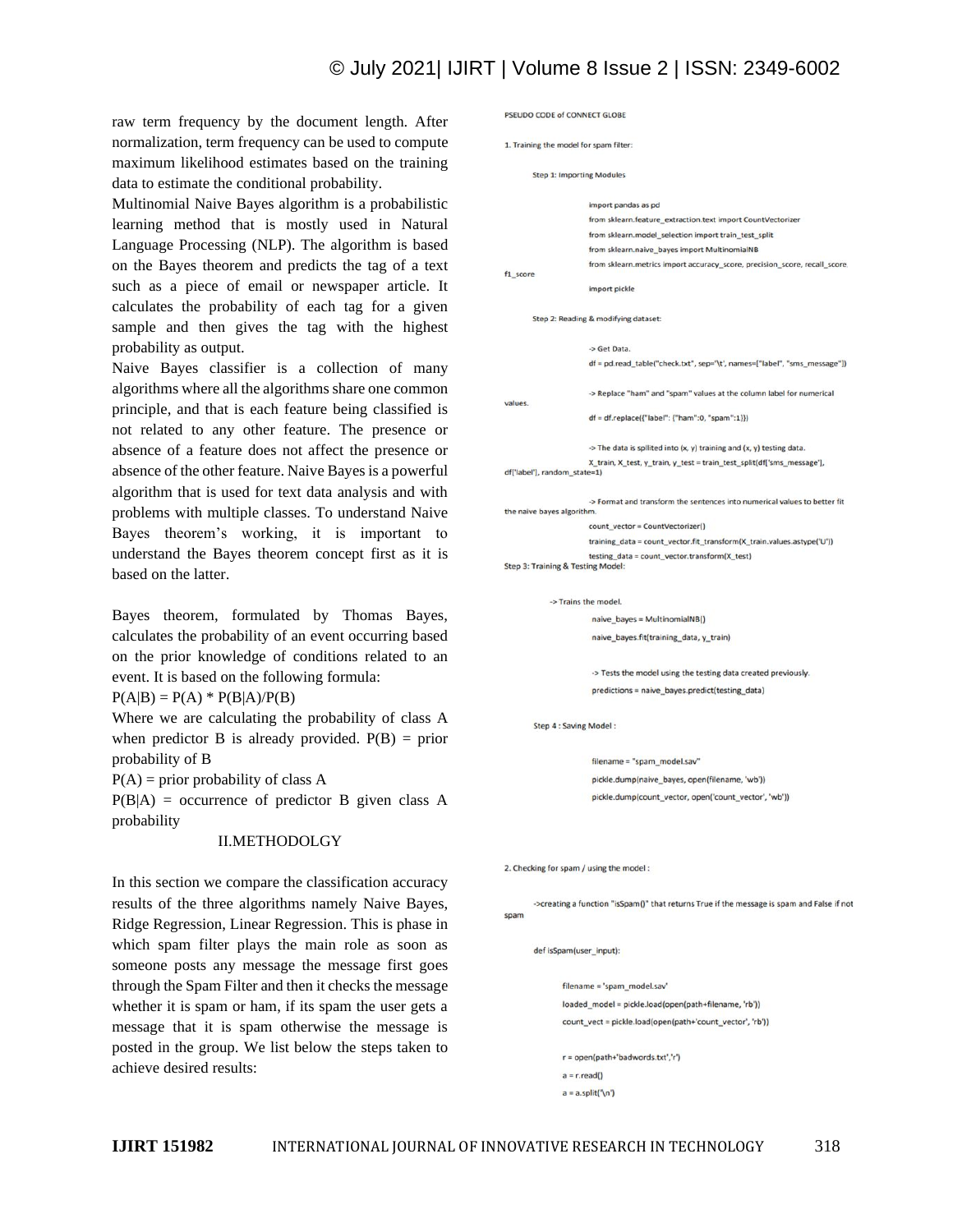## © July 2021| IJIRT | Volume 8 Issue 2 | ISSN: 2349-6002

```
r.close()
                                                                                          self.accept()
s<sub>p</sub> = Falsedef disconnect(self, close_code):
                                                                                          -> Leave room group
prediction = loaded_model.predict(count_vect.transform([user_input]))
                                                                                          async_to_sync(self.channel_layer.group_discard)(
if prediction == 0:
                                                                                            self.room group name.
  censored_text = profanity.censor(user_input)
                                                                                            self.channel_name
                                                                                          \lambdaif censored_text == user_input:
    if (user_input in a)==False:
                                                                                        -> Receive message from WebSocket
       spam = Falsedef receive(self, text_data):
    else:
                                                                                          text_data_json = json.loads(text_data)
       spam = Truemessage = text_data_json['message']
  else:
                                                                                          username = text_data_json['username']
    spam = Trueroomname = text_data_json['roomname']
else:
  spam = True
                                                                                          if(not onlySpace(message) and not isSpam(message)):
                                                                                            messages = Messages(User=username, Message=message, RoomName=roomname)
return spam
3. Creating ChatRoom:
                                                                                            messages.save()
                                                                                        -> Send message to room group
                                                                                        async_to_sync(self.channel_layer.group_send)(
       -> creating function in python that manages chatrooms and renders HTML files...
                                                                                          self.room_group_name,
       def rooms(request):
                                                                                          \overline{\mathbf{S}}'type': 'chat_message',
roooms = ChatRooms.objects.all()<br>if(request.method == "POST"):
                                                                                             'message': message,
                                                                                             'username':username,
  rn = request.POST.get("roomname")
                                                                                                ł
                                                                                             \lambdaif(ChatRooms.objects.filter(RoomName=rn)):
   roooms = ChatRooms.objects.all()
                                                                                        -> Receive message from room group
   return render(request, 'chat/view_rooms.html', {'groups': roooms,'already':True})
                                                                                        def chat_message(self, event):
  else:
                                                                                           message = event['message']
   cr = ChatRooms(RoomName=rn,CreatedBy=request.user)
                                                                                           username = event['username']
   cr.save()
                                                                                           # Send message to WebSocket
   roooms = ChatRooms.objects.all()
                                                                                           self.send(text_data=json.dumps({
   return render(request, 'chat/view_rooms.html', {'groups': roooms,'success':True})
                                                                                              'message': message.
                                                                                              'username':username,
return render(request, 'chat/view_rooms.html', {'groups': roooms})
                                                                                           \mathbf{m}4. Managing Chats
                                                                                        TABLE: CLASSIFICATION ACCURACY TESTS 
        -> creating class ChatConsumer for chatting purpose.
                                                                                        RESULTSAlgorithms
                                                                                                                                        Root Mean
                                                                                                             Mean
                                                                                                                           Mean
                                                                                                                                                        r2 score
        class ChatConsumer(WebsocketConsumer):
                                                                                                             Absolut
                                                                                                                            Squared
                                                                                                                                        Squared
          def connect(self):
                                                                                                             e Error
                                                                                                                           Error
                                                                                                                                        Error
            self.room_name = self.scope['url_route']['kwargs']['room_name']
                                                                                                             0.0620.0259
                                                                                                                                        0.1609
                                                                                                                                                         0.7750
                                                                                          Linear
            self.room_group_name = 'chat_%s' % self.room_name
                                                                                          Regression
                                                                                                             0.0702
                                                                                                                           0.0184
                                                                                                                                        0.1357
                                                                                                                                                         0.8399
                                                                                          Ridge
            -> Join room group
                                                                                          Regression
            async_to_sync(self.channel_layer.group_add)(
                                                                                                                                        0.1071
                                                                                                                                                         0.90020
                                                                                          Multinomial
                                                                                                             0.0114
                                                                                                                           0.0114
              self.room_group_name,
                                                                                          Naïve Bayes
              self.channel_name
            \lambda
```